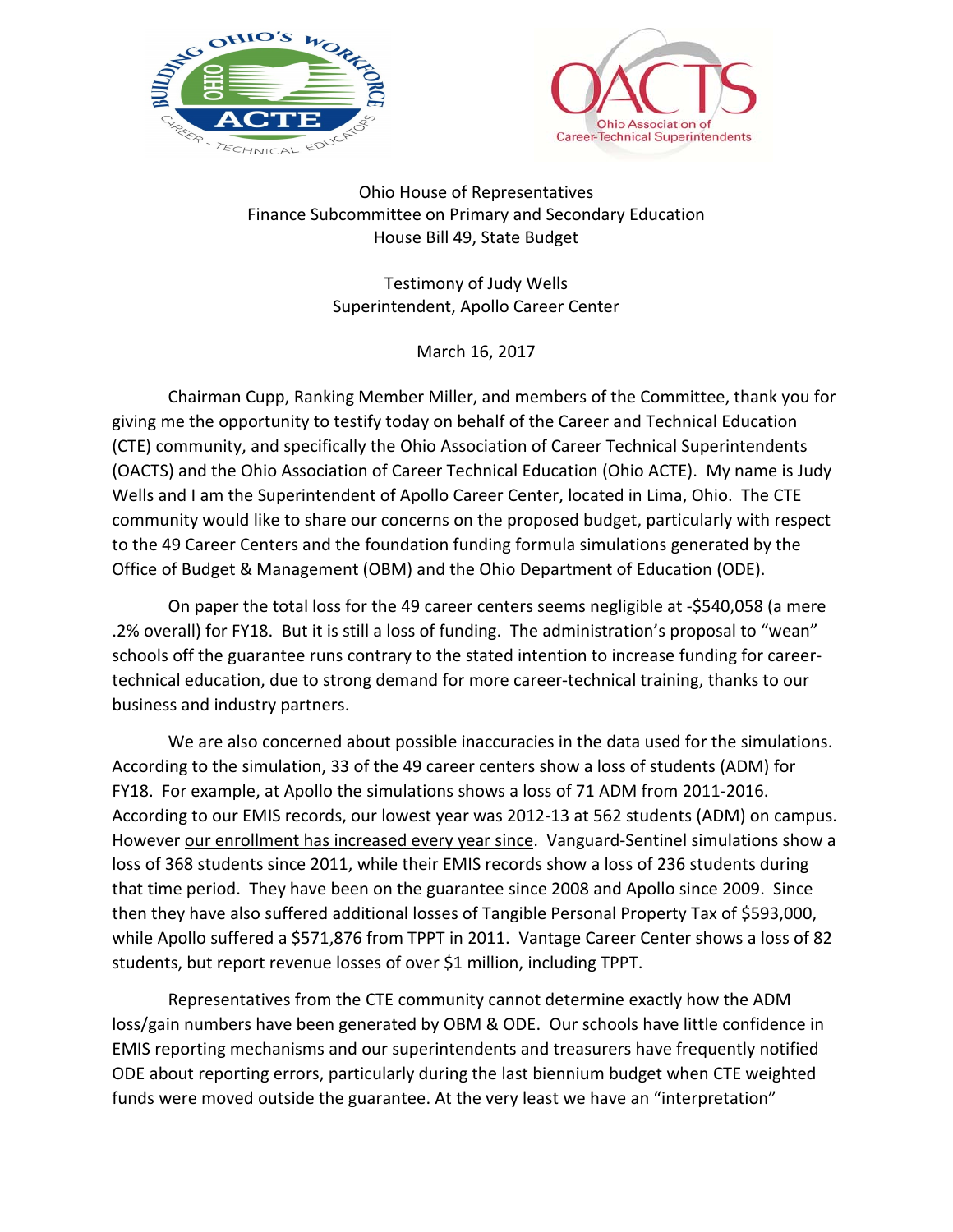problem due to a lack of communication. As an organization we strongly support real time data infrastructure upgrades to enhance accuracy in reporting and therefore in funding.

 We are aware that the Office of Workforce Transformation (OWT) is concerned with the reported loss of students enrolled in CTE—recent simulations and ODE surveys were supposed to indicate a need for more CTE programs in Ohio. I can see why OWT is concerned when the simulations from the Northwest quadrant alone show a net loss of 821 ADM!

 Note, however, that a look back period of 5 years will not reflect the increased demand for our programs. At Apollo, since our FY 13 low, our enrollment has increased by 105 students (FTEs not ADM) for the current FY17 school year. Projected enrollment for FY18 indicates the possibility we will be off the guarantee! At Vanguard-Sentinel student enrollment has increased since 2014 from 975 to 1072 in FY17 with a 24% increase in high demand programs alone. We believe you will find similar reports per District and can provide you with that data, as opposed to looking back to the year 2011 when Ohio was just beginning to emerge from the Great Recession. In fact the chart attached paints a very dismal picture of the Northwest quadrant of Ohio just relying on the numbers provided by OBM.

 **Conclusions:** In sum, the proposed budget figures and levels of funding for our career centers – which we have been unable to verify – are nevertheless insufficient if Ohio wants to become a national leader in attracting and retaining business and industry partners into the state. Ohio needs real time, accurate and verifiable data to paint a true picture. Workforce development and training programs, particularly for High School students and adult learners in our Ohio Technical Centers, are one of the first priorities considered by any new business looking for job-ready sites.

 Apollo is closely aligned with economic development, Ohio Means Jobs and our corporate business and industry partners. As regional economic development leaders we can confirm that we not only have a (skilled) workforce problem but a POPULATION problem. In Allen County alone, the population has declined from 112,000 people (in 1980) to 105,000 in 2015. Ten of the 13 school districts for Vanguard-Sentinel have decreased enrollment the last three years by 39%. A closer look at the state of Ohio shows that the population in 2011 was 11.54 million; growth from 2011-2014 was a paltry .19 million increase (to 11.548 million in 2015). The entire state of Ohio is relatively stagnant, with population shifts most significantly occurring in the greater Columbus and Cincinnati region. Attaching dollars to students in pockets of declining enrollments (if indeed the data is accurate), particularly in the Northwest and Southeast regions, will not allow the state of Ohio to retain new business and industry growth, and in fact could lead to our strong partners looking elsewhere for expansion or WORSE – relocation.

 In Apollo Career Center's four county area we are blessed to have worldwide manufacturing partners such as Ford, Proctor & Gamble, Husky Energy (the only shared campus with a refinery and chemical plants east of the Mississippi), General Dynamics (the only tank